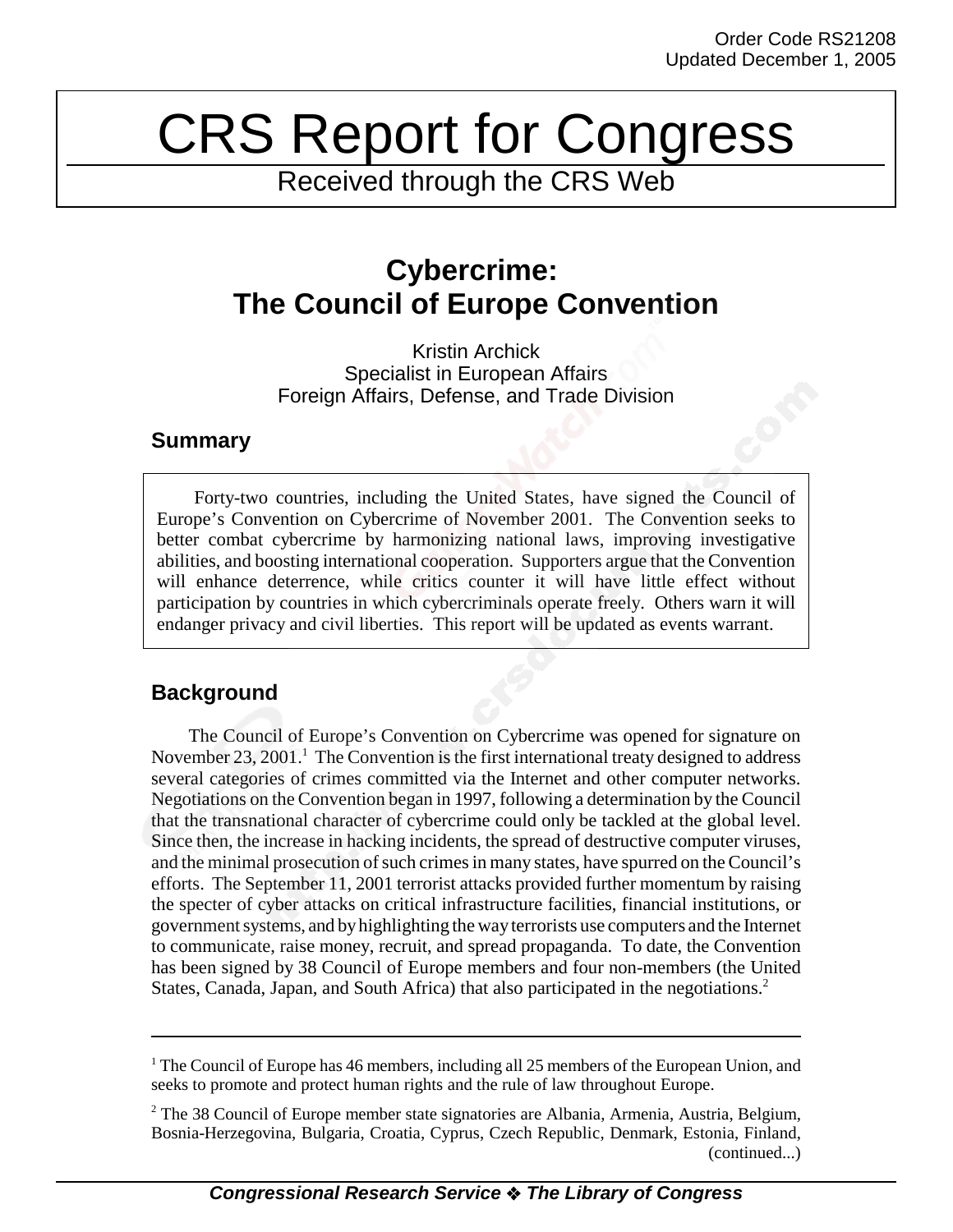The Convention's main goal is to establish a "common criminal policy" to better combat computer-related crimes worldwide through harmonizing national legislation, enhancing law enforcement and judicial capabilities, and improving international cooperation. To these ends, the Convention requires signatories to

- ! *Define criminal offenses and sanctions under their domestic laws for four categories of computer-related crimes:* fraud and forgery, child pornography, copyright infringements, and security breaches such as hacking, illegal data interception, and system interferences that compromise network integrity and availability. Signatories must also enact laws establishing jurisdiction over such offenses committed on their territories, registered ships or aircraft, or by their nationals abroad.
- ! *Establish domestic procedures for detecting, investigating, and prosecuting computer crimes, and collecting electronic evidence of any criminal offense.* Such procedures include the expedited preservation of computer-stored data and electronic communications ("traffic" data), system search and seizure, and real-time interception of data. Parties to the Convention must guarantee the conditions and safeguards necessary to protect human rights and the principle of proportionality.
- ! *Establish a rapid and effective system for international cooperation.* The Convention deems cybercrimes to be extraditable offenses, and permits law enforcement authorities in one country to collect computer-based evidence for those in another. It also calls for establishing a 24-hour, seven-days-a-week contact network to provide immediate assistance with cross-border investigations.

#### **Next Steps**

The Convention entered into force on July 1, 2004. So far, it has been ratified by 11 states. Following its entrance into force, the Council — in consultation with the four nonmember signatories — invited other states to accede to the Convention. President Bush transmitted the Convention to the Senate for U.S. ratification on November 17, 2003. The Senate's Committee on Foreign Relations held a hearing on the Convention on June 17, 2004.<sup>3</sup> On July 26, 2005, the committee ordered the Convention favorably reported by voice vote, with the recommendation that the Senate give its advice and consent to its ratification, subject to several reservations and declarations. The Committee published a report on the Convention on November 8, 2005.4

 $2$  (...continued)

France, Germany, Greece, Hungary, Iceland, Ireland, Italy, Latvia, Lithuania, Luxembourg, Malta, Moldova, Netherlands, Norway, Poland, Portugal, Romania, Serbia and Montenegro, Slovakia, Slovenia, Spain, Sweden, Switzerland, the Former Yugoslav Republic of Macedonia, Ukraine, and the United Kingdom.

<sup>&</sup>lt;sup>3</sup> See Senate Committee on Foreign Relations, "Law Enforcement Treaties,"  $108<sup>th</sup>$  Congress,  $2<sup>nd</sup>$ Session, June 17, 2004.

<sup>&</sup>lt;sup>4</sup> See Senate Committee on Foreign Relations, "Council of Europe Convention on Cybercrime," (continued...)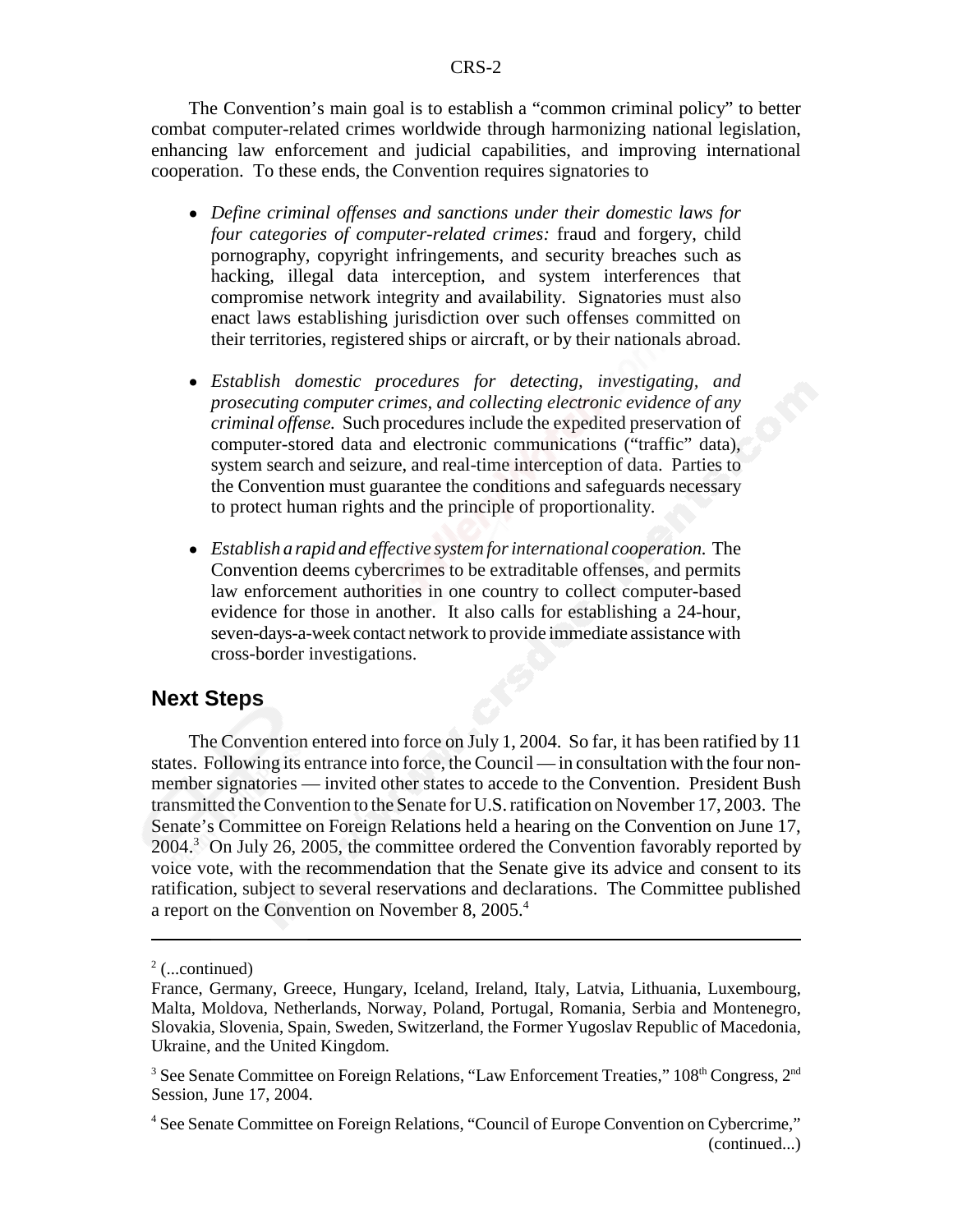In November 2002, the Council approved an additional protocol to the Convention that defines racist or xenophobic acts committed through computer networks as criminal offenses and prohibits distributing racist material via the Internet; the protocol was opened for signature in January 2003. The original draft of the Convention text contained language, supported by several European countries, criminalizing racist websites, but this provision was dropped when the United States resisted its inclusion on freedom of speech grounds. As a result, negotiators agreed to address computer-related hate speech in a separate protocol, which the United States and others could choose not to sign. To date, 29 members of the Council plus Canada have signed the Protocol, and five signatories have ratified it; the Protocol will enter into force on March 1, 2006.

#### **Possible Benefits and Risks**

Convention supporters argue that it represents a significant step forward in tackling cybercrime because it commits signatories to prosecute computer-related crimes vigorously — which many countries fail to do currently. Council of Europe officials say that the Convention will end cybercriminals' "feeling of impunity."5 They claim that by mandating sanctions and making cybercrimes extraditable offenses, the Convention will improve deterrence and reduce the number of countries in which criminals can avoid prosecution. Advocates also argue that the Convention's procedures for collecting evidence will assist law enforcement authorities in the fight against terrorism.

Skeptics, however, point out that in order to serve as a deterrent, more states will have to sign the Convention and abide by its mandates. They note that states that participated in the Convention's negotiations are not the "problem countries" in which cyber criminals operate relatively freely. Hackers frequently route cyber attacks through portals in Yemen or North Korea, neither of which are part of the Convention. The Filipino author of the "I Love You" virus that caused millions of dollars in damage worldwide in 2000 was never prosecuted because no applicable laws existed. In addition, some analysts criticize the Convention for not permitting police authorities direct crossborder access to computer data, which they argue creates an extra, time-wasting step.<sup>6</sup>

The Convention has also come under fire from civil liberties groups concerned that it undermines individual privacy rights and expands surveillance powers too far. The American Civil Liberties Union claims that U.S. authorities will use the Convention to conduct surveillance and searches that would not be permitted under current U.S. law. European critics worry that the Convention allows the transfer of personal data to countries outside Europe, such as the United States, that they believe have less protective laws regarding the use of such information. Council of Europe officials dismiss such fears, arguing that the Convention provides adequate civil liberty safeguards and limits

<sup>4</sup> (...continued)

Exec. Rept.  $109-6$ ,  $109<sup>th</sup> Congress$ ,  $1<sup>st</sup> Session$ , Nov. 8, 2005.

<sup>&</sup>lt;sup>5</sup> "European Cybercrime Pact Aims to Set Global Benchmark," Agence France Presse, Nov. 22, 2001.

<sup>6</sup> William New, "Privacy agenda in 2002 has international flavor," *National Journal Technology Daily*, Jan. 23, 2002; "Under Antiterror Law, Government Can Use U.s. Standards to Nab Foreign Hackers," Associated Press, Nov. 21, 2001.